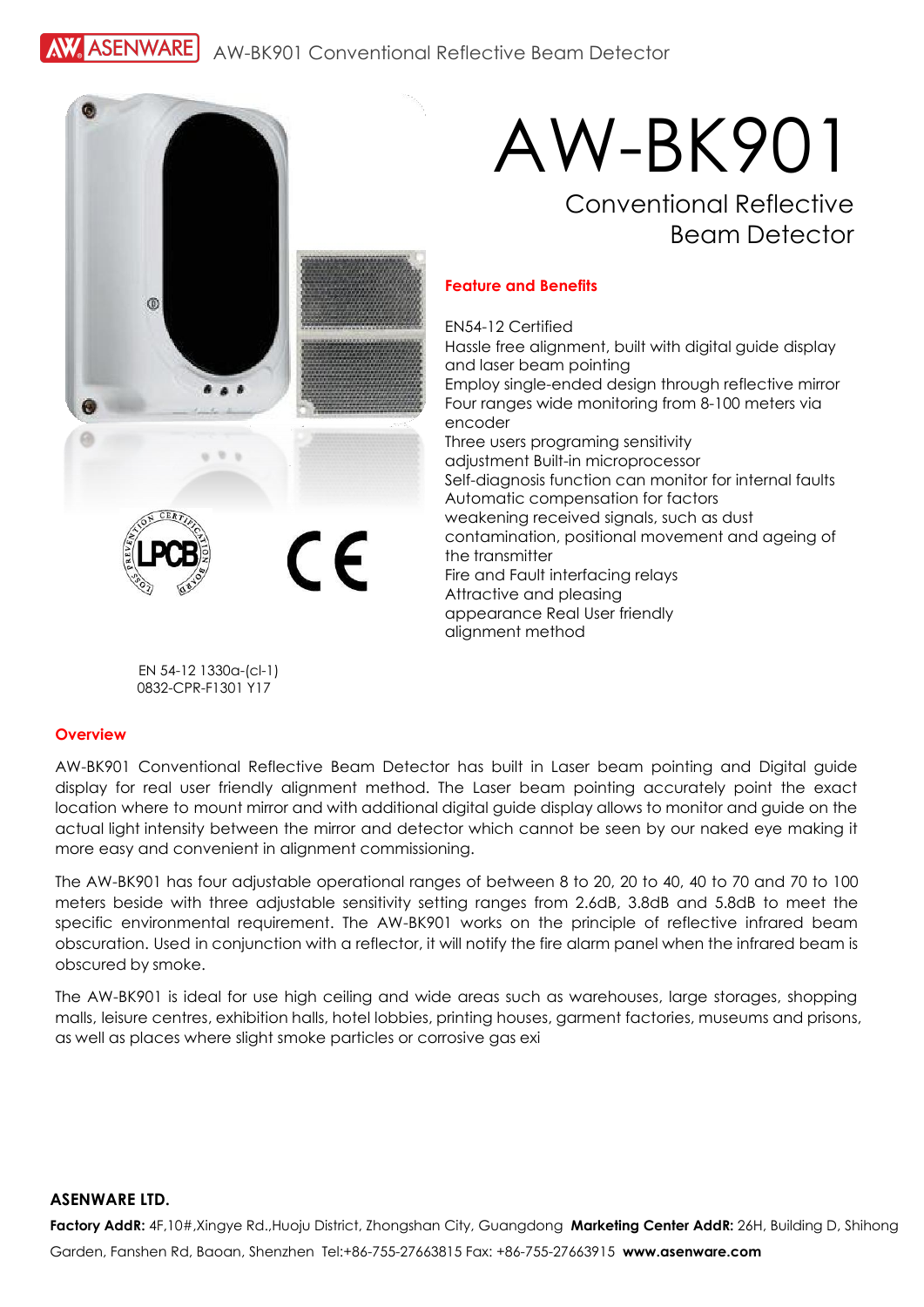## **Technical Specification**

| <b>Part Number</b>                           | <b>AW-BK901</b>                                                    |
|----------------------------------------------|--------------------------------------------------------------------|
| <b>Standard</b>                              |                                                                    |
| Listed                                       | LPCB / CE-CPR                                                      |
| Compliance                                   | EN54-12:2002                                                       |
| Fire Detection and Alarm Systems             | BS 5839 Part 1:2002                                                |
| <b>Specification</b>                         |                                                                    |
| <b>Operating Voltage</b>                     | 20 V to 28 V DC                                                    |
| <b>Current Parameters</b>                    | Standby:23mA<br>Commission:56mA Alarm:33mA                         |
| Beam Sensor Sensitivity [via Encoder]        | Level 1: 2.6 dB High Sensitivity                                   |
|                                              | Level 2: 3.8 dB Medium Sensitivity                                 |
|                                              | Level 3: 5.8 dB Low Sensitivity                                    |
| Beam Pathway Length [via Encoder]            | Span 1: 8 to 20 meters Short Path (1x mirror reflector required)   |
|                                              | Span 2: 20 to 40 meters Short Path (1x mirror reflector required)  |
|                                              | Span 3: 40 to 70 meters Normal Path (4x mirror reflector required) |
|                                              | Span 4: 70 to 100 meters Long Path (4x mirror reflector required)  |
| <b>Beam Path Angle</b>                       | ±0.5° Directional                                                  |
| Alignment Guide                              | Laser Beam Pointer                                                 |
| <b>Digital Display Guide</b>                 | Nixie Tube                                                         |
| <b>LED Indicator Guide</b>                   | Red: Fire; Yellow: Fault; Green: Alignment                         |
| <b>Reset Time</b>                            | Less than 2 Second (Power Cut)                                     |
| Relay Capacity [Fire & Fault]                | Normally Open/ 2.0 A; 30 VDC                                       |
| Physical                                     |                                                                    |
| Material / Colour                            | ABS / White                                                        |
| Dimension / Weight                           | L:190.87 x W:126.87 x H:91.96 mm / 440 gm                          |
| Weight                                       | 0.130 Kg with base                                                 |
| <b>Accessories</b>                           | Mounting Bracket/ AW-BK901-R 4 x Mirror Reflector                  |
| Environmental                                |                                                                    |
| Operating Temperature / Protection<br>Rating | -10°C to 55°C / IP30 [IP66 glue seal-For permanent fixing]         |
| Humidity                                     | 0 to 95% Relative Humidity, Non condensing                         |
|                                              |                                                                    |

### **ASENWARE LTD.**

**Factory AddR:** 4F,10#,Xingye Rd.,Huoju District, Zhongshan City, Guangdong **Marketing Center AddR:** 26H, Building D, Shihong Garden, Fanshen Rd, Baoan, Shenzhen Tel:+86-755-27663815 Fax: +86-755-27663915 **[www.asenware.com](http://www.asenware.com/)**